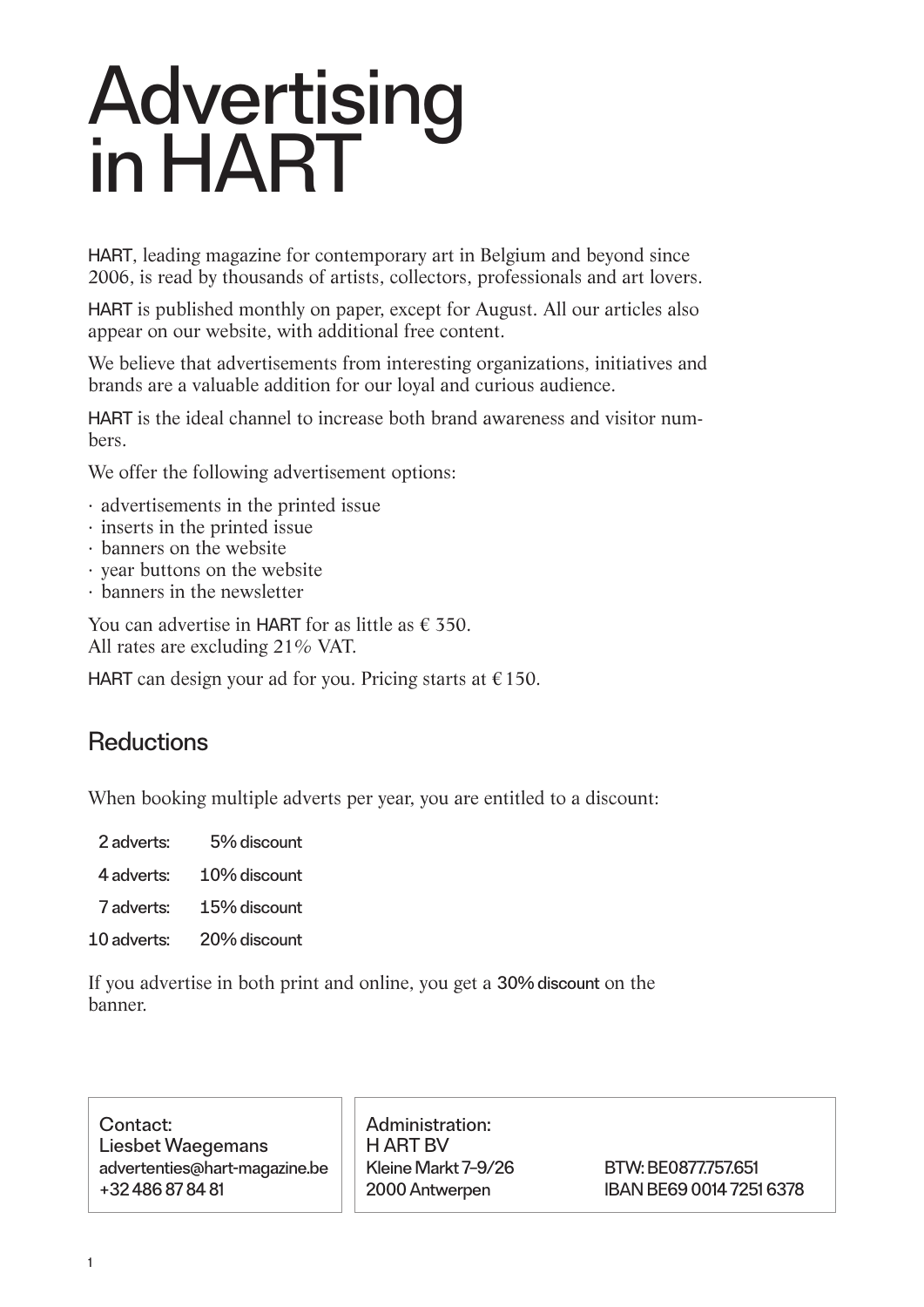### Publishing dates & submission deadlines

Web banners and year buttons are published online within two business days. These are our deadlines for advertisments, inserts and newsletter banners:

| issue           | publication date | deadline<br><b>RESERVATION</b> | submission deadline<br><b>ADVERTISEMENT</b> | submission deadline<br><b>INSERT</b> | submission deadline<br><b>BANNER NEWSLETTER</b> |
|-----------------|------------------|--------------------------------|---------------------------------------------|--------------------------------------|-------------------------------------------------|
| <b>HART#220</b> | Thu 06/01/2022   | Thu 09/12/2021                 | Mon 13/12/2021                              | Thu 16/12/2021                       | Mon 03/01/2022                                  |
| <b>HART#221</b> | Thu 03/02/2022   | Mon 17/01/2022                 | Wed 19/01/2022                              | Mon 24/01/2022                       | Mon 31/01/2022                                  |
| <b>HART#222</b> | Thu 03/03/2022   | Mon 14/02/2022                 | Wed 16/02/2022                              | Mon 21/02/2022                       | Mon 28/02/2022                                  |
| <b>HART#223</b> | Thu 07/04/2022   | Mon 21/03/2022                 | Wed 23/03/2022                              | Mon 28/03/2022                       | Mon 04/04/2022                                  |
| <b>HART#224</b> | Thu 05/05/2022   | Fri 15/04/2022                 | Mon 18/04/2022                              | Mon 25/04/2022                       | Mon 02/05/2022                                  |
| <b>HART#225</b> | Thu 02/06/2022   | Mon 16/05/2022                 | Wed 18/05/2022                              | Mon 23/05/2022                       | Mon 30/05/2022                                  |
| <b>HART#226</b> | Thu 07/07/2022   | Mon 20/06/2022                 | Wed 22/06/2022                              | Mon 27/06/2022                       | Mon 04/07/2022                                  |
| <b>HART#227</b> | Thu 08/09/2022   | Mon 22/08/2022                 | Wed 24/08/2022                              | Mon 29/08/2022                       | Mon 05/09/2022                                  |
| <b>HART#228</b> | Thu 06/10/2022   | Mon 19/09/2022                 | Wed 21/09/2022                              | Mon 26/09/2022                       | Mon 03/10/2022                                  |
| <b>HART#229</b> | Thu 03/11/2022   | Mon 17/10/2022                 | Wed 19/10/2022                              | Mon 24/10/2022                       | Mon 31/10/2022                                  |
| <b>HART#230</b> | Thu 01/12/2022   | Mon 14/11/2022                 | Wed 16/11/2022                              | Mon 21/11/2022                       | Mon 28/11/2022                                  |

### Submissions

#### PRINT

Please submit your ad as a hi-res .tiff or .jpg file (300 dpi resolution or higher). Do not include bleed or crop marks.

#### **DIGITAL**

Please submit your banners as .jpeg, or .png (RGB) or as an animated gif. Calm animations only, flickering images are not possible. Please note that 8% of the HART newsletter audience uses Outlook, which does not support animated gifs. If you subit an animated gif for the newsletter, make sure to include all relevant information in the first image.

#### Max. file size: 200KB

Additional requirements: please add an alt tag (description of the banner for SEO) and the url the banner is referring to.

| Email advertisements          | Send inserts in 3.000 copies                                                     |
|-------------------------------|----------------------------------------------------------------------------------|
| & banners to:                 | with special mention insert HART magazine to:                                    |
| advertenties@hart-magazine.be | Die Keure, tav. Jan Van Zwam<br>Kleine Pathoekeweg 3<br>Loskade 3<br>8000 Brugge |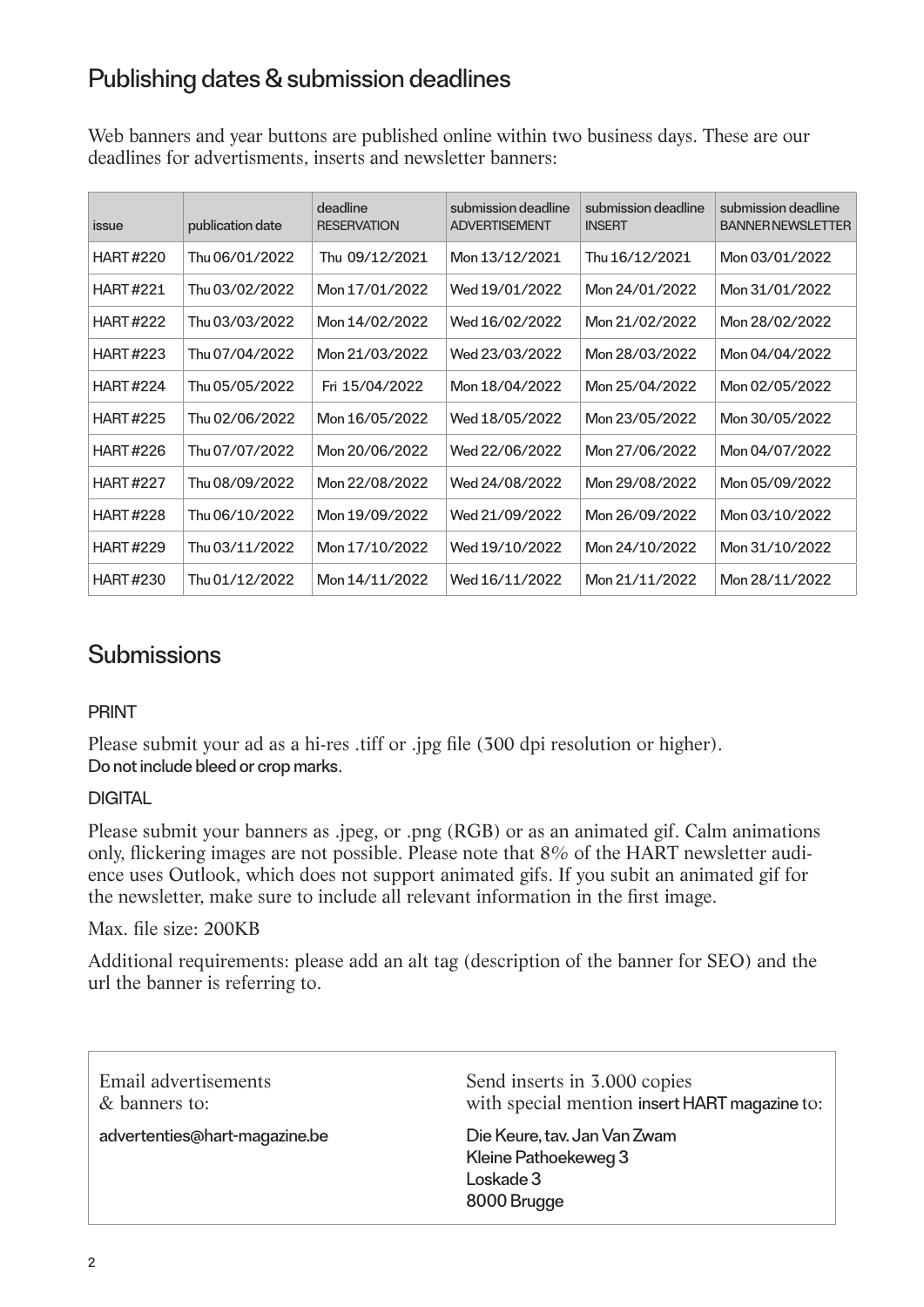# magazine

Since September 2019 the magazine has a new format:  $190 \text{ mm} \times 310 \text{ mm}$ For a preferred placement of a spread or full page, the surcharge is 10%. HART can design your ad for you. Pricing starts at  $\epsilon$  150.

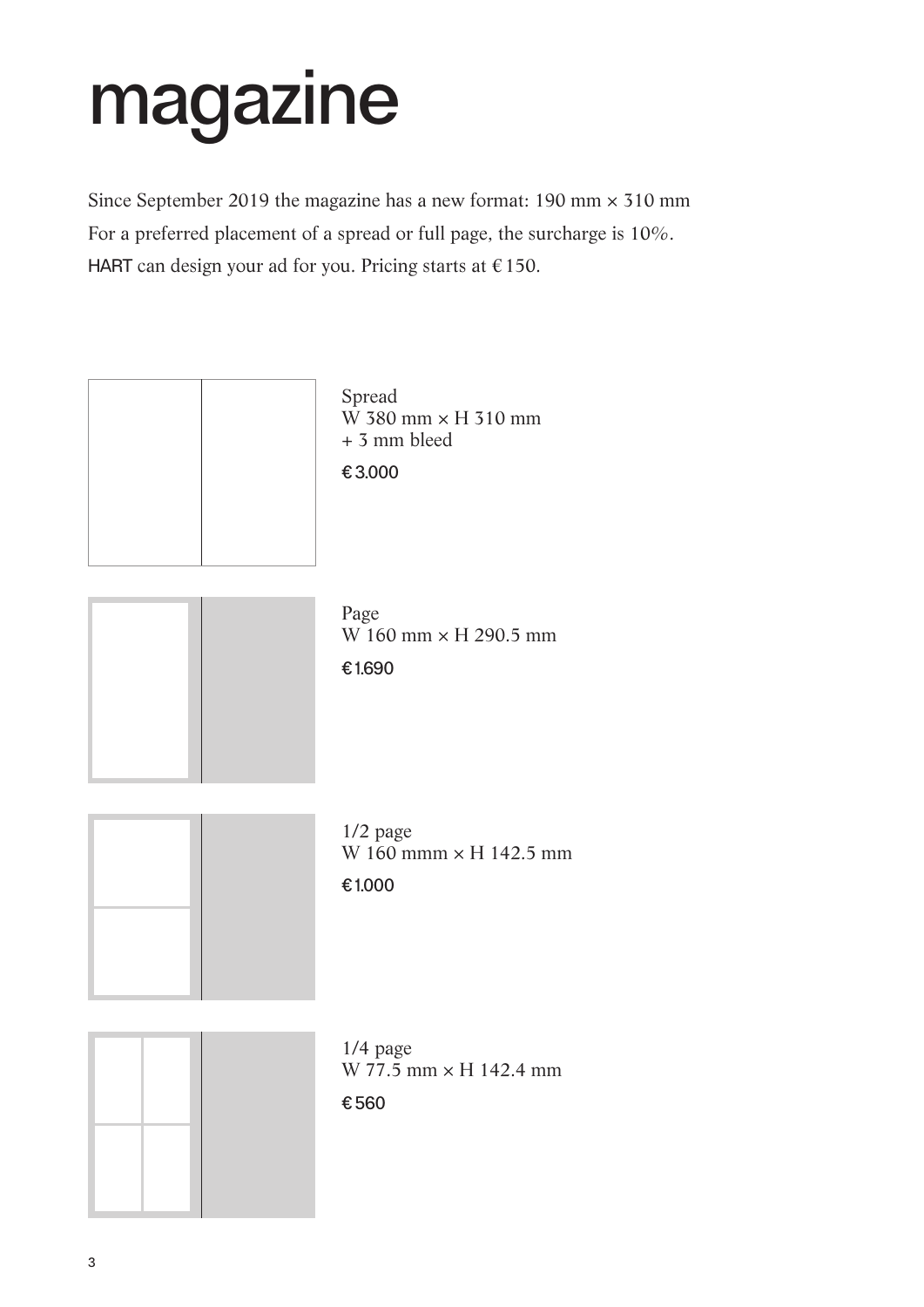## inserts

You can have your flyer or postcard inserted into HART magazine.

The number of inserts we allow for each issue is limited.

Please submit  $\pm$  3,000 copies of your insert (exact quantity to be confirmed on order) to:

Die Keure, tav. Jan Van Zwam Kleine Pathoekeweg 3 Loskade 3 8000 Brugge

A5 flyer (1 sheet) 148 mm × 210 mm

€ 1.400

A6 flyer (1 sheet)  $106$  mm  $\times$  148 mm

€1.100

Other sizes or multiple pages: please ask for a quote.

HART can design your insert for you. Pricing starts at  $\epsilon$  150.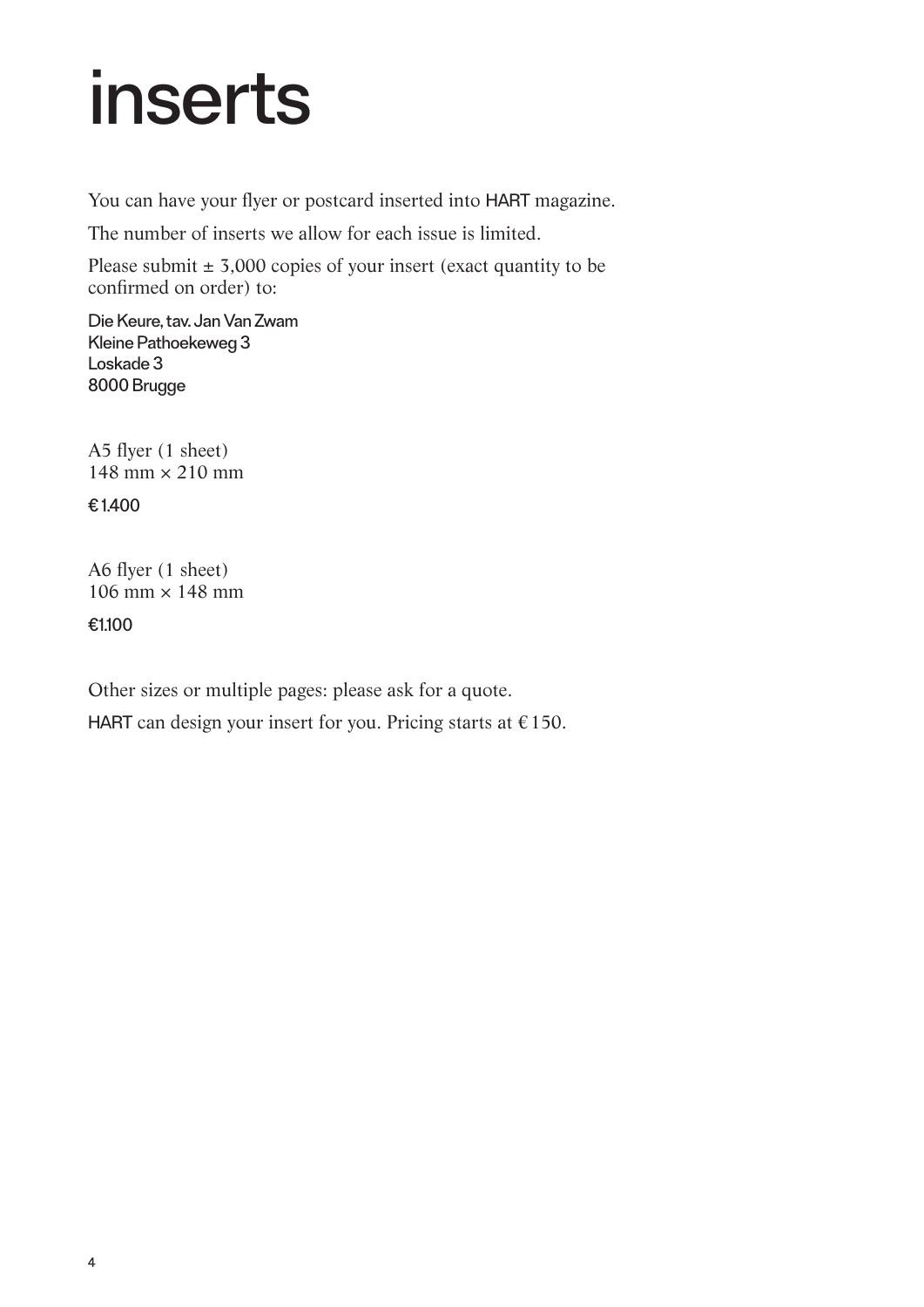# website

The standard duration of web banners is 4 weeks. For longer or shorter periods we can provide a custom rate.

To ensure your banner is legible we advise you to make the text large enough and to spread it over multiple frames in a gif if necessary.

Year buttons show your logo in black and white. The duration of year buttons is one year.

Web banners and year buttons can go online within two business days.

Since we do not use an advertising network for our web banners, they should not be affected by ad blockers.

HART can design your banner for you. Pricing starts at  $\epsilon$  150.



Large W 180 px × H 360 px Submit as W 270  $px \times H$  540  $px$  (1.5 $\times$  resolution) Duration 4 weeks € 600



Medium W 180 px × H 240 px Submit as W 270 px  $\times$  H 360 px (1.5 $\times$  resolution) Duration 4 weeks € 450



Small W 180 px  $\times$  H 120 px Submit as W 270  $px \times H$  180  $px$  (1.5 $\times$  resolution) Duration 4 weeks

€ 350



Year button W 180  $px \times H$  90  $px$ Submit as W 270  $px \times H$  135  $px$  (1.5 $\times$  resolution), in black and white Duration 4 weeks

€ 750